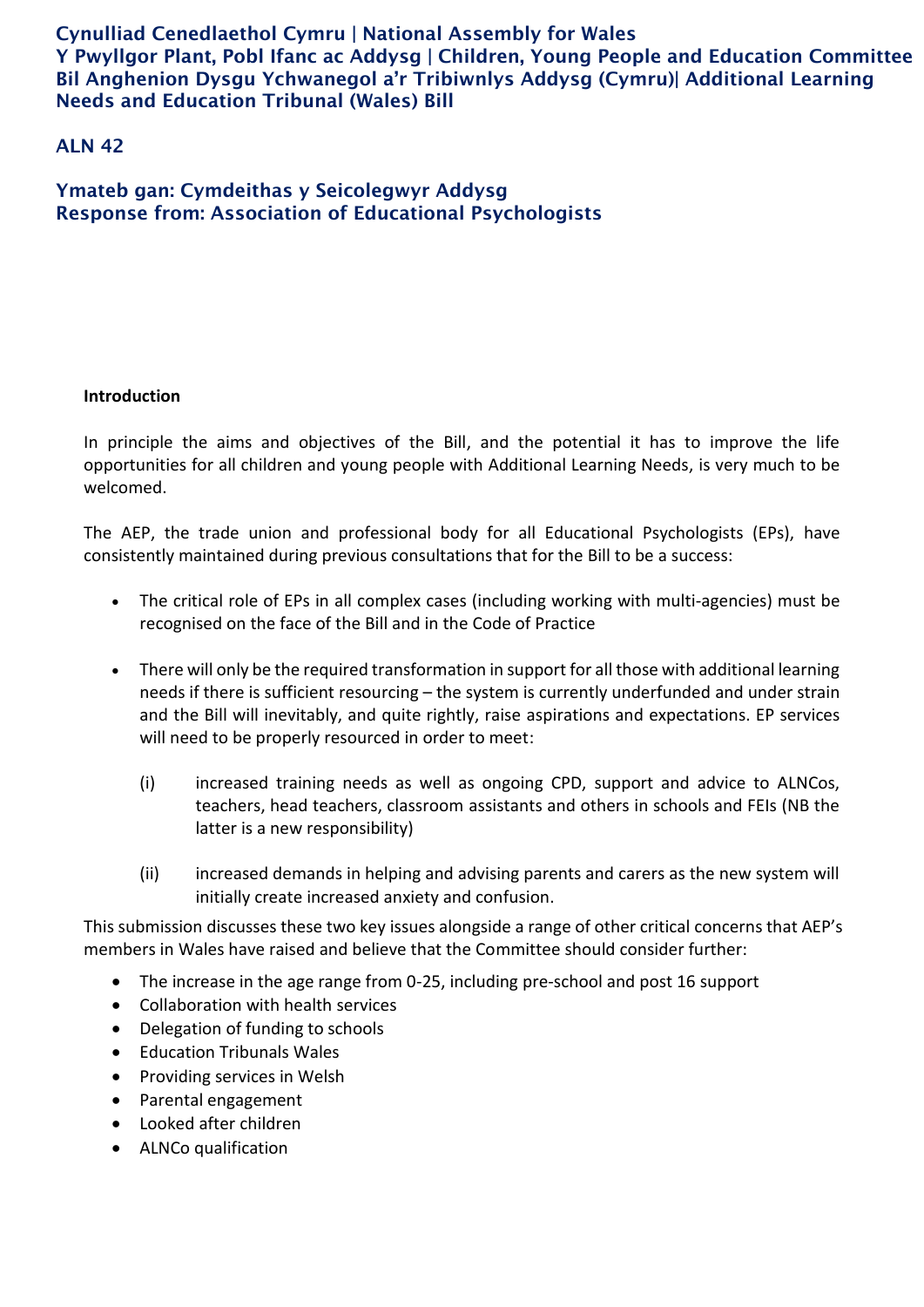## **1. Statutory recognition of role of EPs**

The AEP have advocated that the essential role of Educational Psychologists in all complex cases referred to the local authority should be recognised on the face of the Bill and/or in any associated Regulations, as well as in the Code of Practice.

Although the Bill in general goes further than England provision, it would be erroneous to create a new statutory system where children with complex cases in Wales had less access to EPs than they would in England. Moreover, without statutory protection there is a danger that children would be further disadvantaged because local authority EP services may be subject to further cuts.

It is therefore welcomed that the draft Code of Practice clearly states in para 9.2.12

## *Upon referral the local authority must engage with an educational psychologist.*

However, this prescription is not on the face of the Bill itself and the final version of the Code – which will be subject to a further round of consultation – it is understood will not be published until the Bill has become law. Therefore, the AEP would like to receive reassurances that this feature of the Code is sacrosanct and will not be subject to further amendment or 'watering down.'

The AEP also believe the Committee should seriously examine paragraph 9.2.10 which states

# *Before referring a case to the local authority the school should consider consulting an educational psychologist to see whether this is appropriate.*

In the AEP's opinion the use of the phrase 'should consider consulting' invites schools to treat this part of the process as discretionary and ultimately, given financial constraints, liable to not happening in practice. In line with the AEP's longstanding position on this matter it would suggest that the phrase should be 'must consult.' This would have the added benefit of maintaining links between every school and their local authority based Educational Psychology Service. Without it the danger is that EP Services become divorced from the schools that they serve and children and young people with the complex needs lose access to specialist assessment and intervention.

# **2. The need for properly resourced EP services across Wales**

As stated above, to successfully implement the Additional Learning Needs and Education Tribunal Bill inevitably means issues are raised in terms of training and capacity. Meeting these will be challenging given the context of existing diminished capacity. This is due to the demographics and changing gender balance of the workforce as well increasing demands for input and support and lost, and unfilled, posts due to local authority reduced budgets. A note on these issues is appended.

The proposal to have a transition period of 4 years with a phasing in of the new system, is therefore welcomed. With such radical changes there is a need for a comprehensive programme of training and on-going support for all staff involved in the process.

However, training and supporting staff will require significant resources in terms of finance and time. One of the first steps will be to convert existing statements of special education need into IDPs and to then convert existing IEPs into IDPs. EPs have the expertise to provide much of this training in conjunction with others professionals.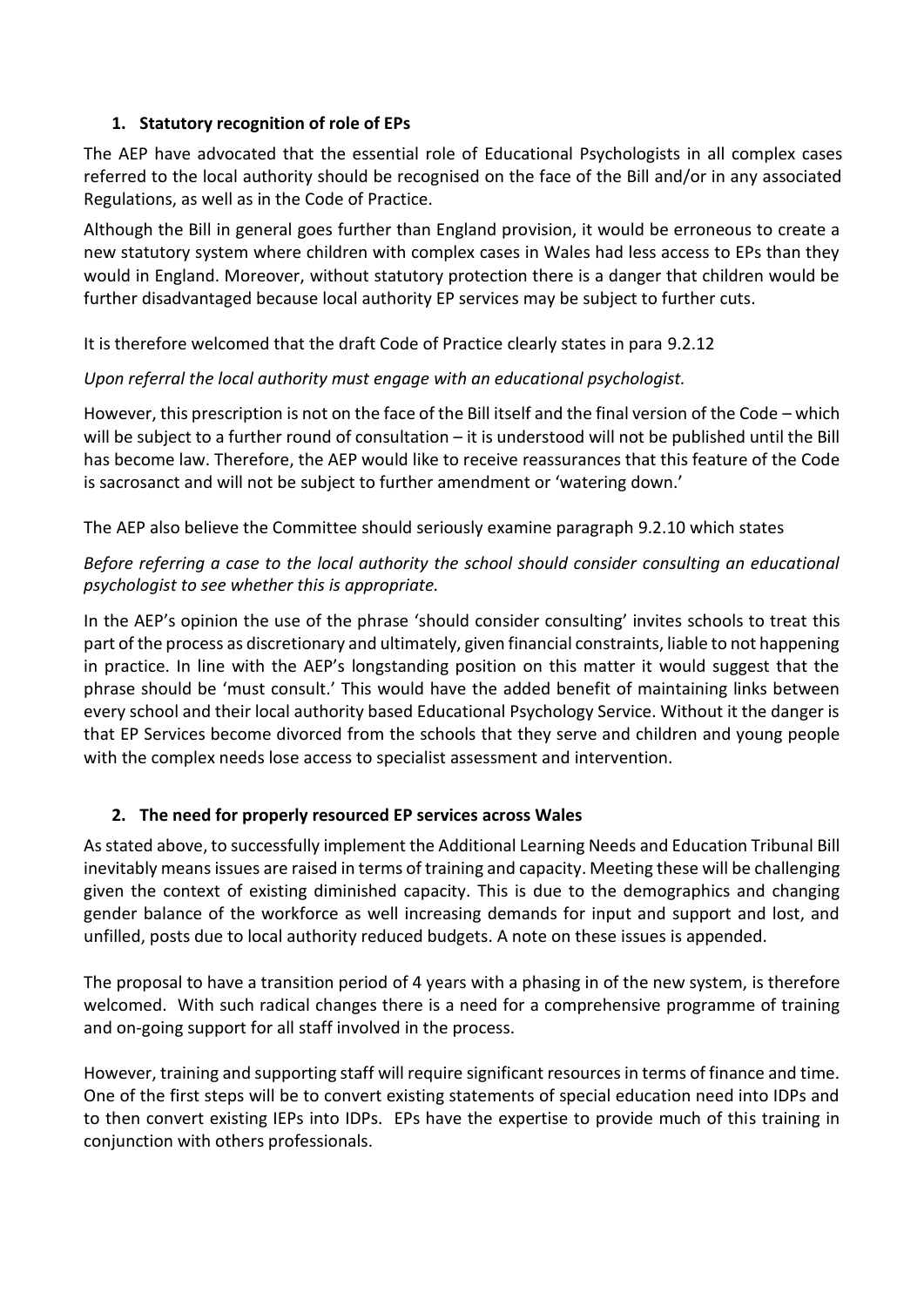The AEP is engaged in discussions with the Welsh Government regards these matters however a strong and clear message from the Committee that these issues are *mission critical* for the success of the Bill would be both helpful and appropriate. Would the Committee consider asking the Welsh Government to direct local authorities to employ more EPs and expand services, rather than making any further cuts?

In addition, and notwithstanding that this would not produce results for three years, serious considerations should be given by the Committee to recommending now a substantial increase in the number of postgraduate training places in Cardiff University from the current level of just 11 per year. It should be noted that between 2012 and 2018 there has been a 25% increase in commissioned university places for initial training of EPs in England from 120 to 160 – in Wales there has been no increase at all.

## **3. Other key concerns**

## *Increase in the Age Range to 0-25*

Overall this extension in the age range covered will increase pressure on capacity and there will therefore be a need for additional EPs as a result of increased workload. There will be an increase in IDPs and an increase in disagreement resolution and appeal to Education Tribunals. The need for far greater staff training, provided by EPs, will intensify.

#### *Pre-School Children*

There is currently not enough detail or clarity in the Bill on the process of ensuring support from birth to entry into school. For example, many Pre-school children will only come to the notice of the local authority through contact from the Health Service. As currently drafted the Bill says that if the Health Authority believe that a child has ALN it has *the discretion* to discuss with child's parent re referral. Shouldn't this be mandatory otherwise there is the risk that some children may slip through the net? If the Health Authority does not notify the LA how will the latter know if there is a child for whom it is responsible?

In some parts of Wales – such as Neath Port Talbot - there is already a dedicated EP team for children in the Early Years including all settings from the age of 0-5. The AEP would like to see this type of service offered to all non-maintained settings with pre-school children with ALN. We feel that this would ensure a consistent approach into formal education. In Neath Port Talbot the 'Flying Start' service which has dedicated EP input has massively reduced the waiting time for developmental assessment from 9 months that is typical elsewhere in the country.

The Committee may wish to consider recommending that the provision of such an Early Years EP service is compulsory? Certainly an EP is an essential to advising on and ultimately improving outcomes because they can provide advice on target setting for children's learning plans and strategies which could include teaching approaches, improvements to learning environments, advice on curriculum materials and behaviour support. Most importantly they ensure a joined up approach with Educational Psychologists attending meetings with Community Paediatricians, Dietetics, Social Services, Occupational Therapy, Physiotherapy and Specialist Health Visiting.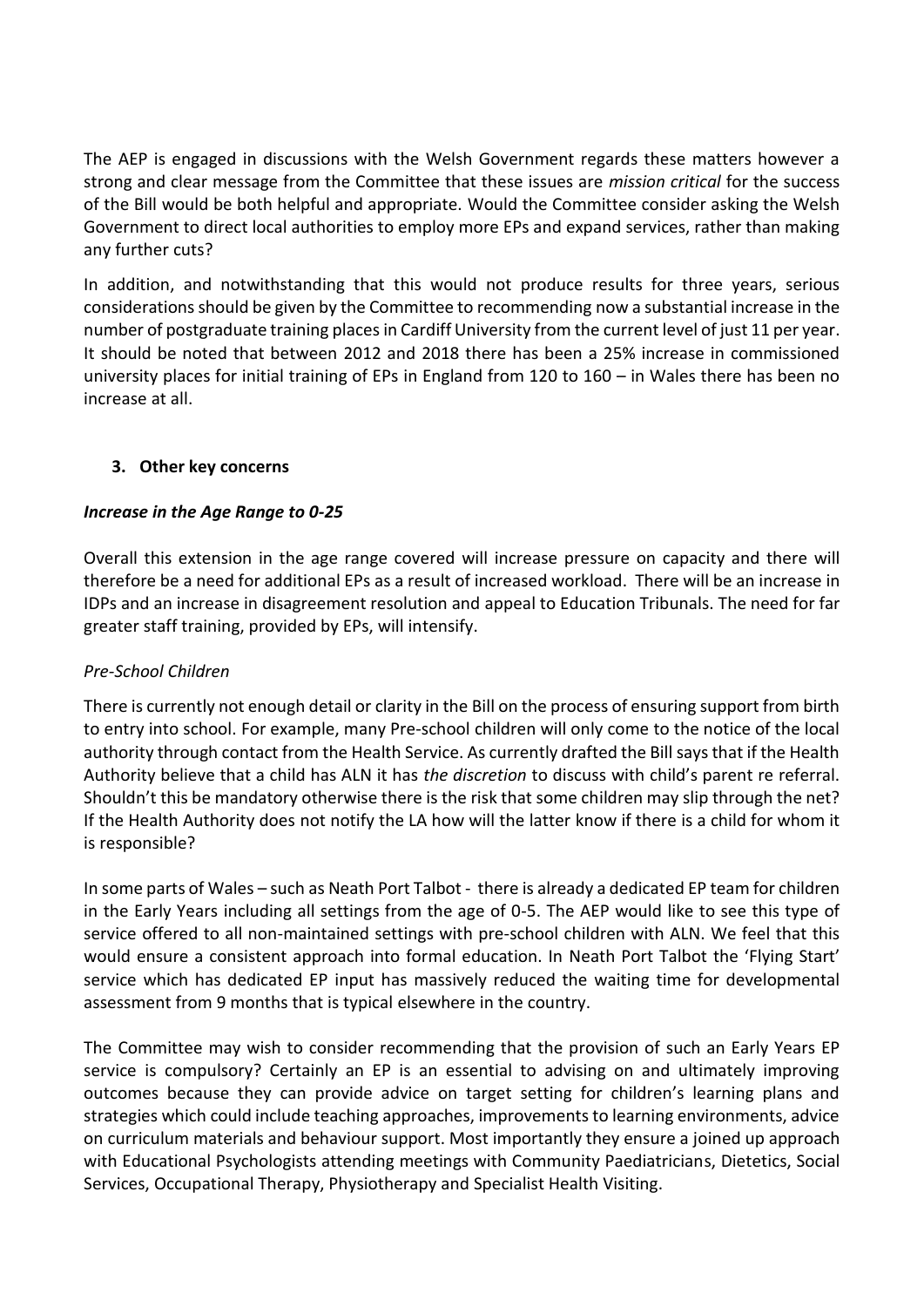## *Post 16*

There will also be an additional increase in duties that local authorities will be responsible for in relation specifically to further education institutions. However, there is currently a lack of clarity about how a local authority which takes on responsibility for an IDP for a young person in a Further Education setting will be funded. It is worth noting the legislation as drafted means a local authority cannot direct a FEI to prepare or maintain an IDP.

There can be no doubt that if this duty passes to local authorities there will be accompanying and significant costs associated with supporting these pupils. How will local authorities be given sufficient finance or is this a way of passing cuts on to the LA. Again there are staffing implications with regard to the number of EPs available to undertake these specialist assessments and to provide support and training to FEIs and to specialist providers.

## *Collaboration with Health Services*

The Designated Education Clinical Lead Officer (DECLO) role in the Bill is welcomed and also the requirement that the Health Authority now has a statutory duty to consider relevant treatments or services. If the health authority agree that this is the case and it is written into the IDP it must be provided. However, there is no disagreement service to resolve any areas of contention and no right of appeal to education tribunals over health provision or lack of it. This anomaly warrants further consideration by the Committee which may like to consider recommending that in paragraph 18.34 of the Code it should read 'The DECLO **must** (rather than should) consider whether the involvement of health bodies in the arrangements can help to resolve disagreements and partake in the arrangements where they believe this to be the case'.

## *Delegation of Funding to Schools*

AEP wish to draw the Committee's attention to the fact that there is increased delegation of funding to schools and that this varies from authority to authority. However, it is important that local authorities retain sufficient funds to meet their statutory obligations. There is also a need for a sufficiently robust mechanism, and procedures to be in place, to ensure that funding delegated to schools to meet the needs of CYP with ALN is used appropriately.

#### *Education Tribunal Wales*

As all IDP's become statutory this expands the number of CYP who are eligible to appeal to the Educational Tribunal Wales (ETW). The new system also increases the stages in the process where the CYP can appeal against a decision made by the school and/or LA including:

- 1. School considers CYP does not have ALN but parents disagree and want the LA to decide.
- 2. CYP has an IDP but parents are unhappy with the content, parents can ask the LA to revise the IDP.
- 3. A CYP has ALN and LA is notified of this. The LA has to decide if in fact the CYP has ALN and if so what action to take.
- 4. IDP in place and school want to cease to maintain this. Parents can appeal to LA.
- 5. IDP is in place. Parents and school think that school do not have resources to meet the CYP's needs and ask LA 'to maintain' the IDP.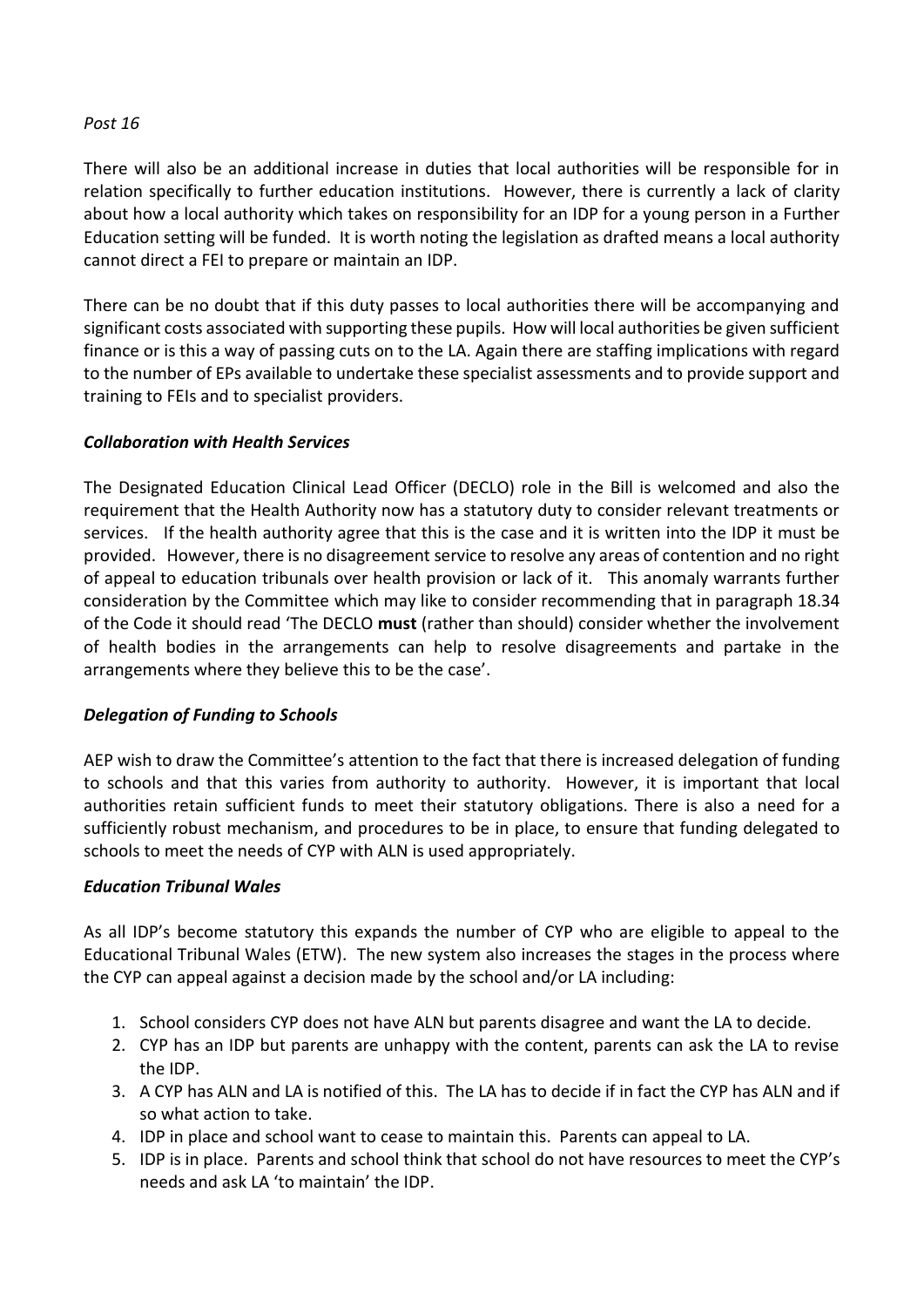This will inevitably increase the workload for LAs and has the potential to markedly increase the number of Tribunals with an increased workload for EPs who are frequently called to provide evidence and opinion to the panel at the Tribunal hearing.

Under the current system the parents and CYP can appeal to the Tribunal without prior notification to the local authority. A great deal amount of work goes into preparing a case and there are occasions when the LA would have resolved the issue for example by giving the provision requested if given prior notice that this was the issue in contention. The Committee should reassure itself that under the new system the LA is notified prior to the appeal being lodged.

## *Providing Services in Welsh*

This is written in to the Bill and the Code. Some of the EP Services in Wales do not have any EPs who are sufficiently fluent in Welsh to provide such a service if requested. However, services could have reciprocal arrangements with other services that do have Welsh speakers. Some areas such as Gwynedd Ynys Mon that conduct all business through the medium of Welsh have difficulty in recruiting a sufficient number of EPs.

EPs will not be the only professionals where there is a lack of sufficient numbers of Welsh speakers and therefore it is encouraged that the Committee consider this aspect of the Bill.

## *Parental Engagement*

Transparency, advice and advocacy for parents are vitally important. The Welsh Government should consider instructing LA and HA to produce clear information for parents and others about the local provision on offer. In addition, information, advice and provision needs to be revised and mapped out, and the information shared on a regional basis.

#### *Looked After Children*

The fact that the Bill requires the IDP to be incorporated into the personal education plan (PEP) of the child who is looked after and that the 'looking after local authority' becomes responsible for maintaining the IDP is a positive move. However, the Bill does not describe how the IDP is incorporated into the review processes and the level of importance that it holds within the PEP when it comes to decision-making. The Code should address this point. Moreover, the mechanism for resolving disagreement or disputes relating to provision, is not clear.

#### *ALNCo Qualification*

At the present time not all ALNCos are qualified teachers. The Bill requires all ALNCo to be qualified teachers and acquire a Masters qualification. The AEP supports QTS for ALNCos and the need for ongoing further specialised training. It is recognised that if this is provided by way of a Masters qualification there would be major workforce and cost implications. The Committee may wish to consider a range of options to provide this ongoing specialist training which could be supported by EPs at a local/regional level.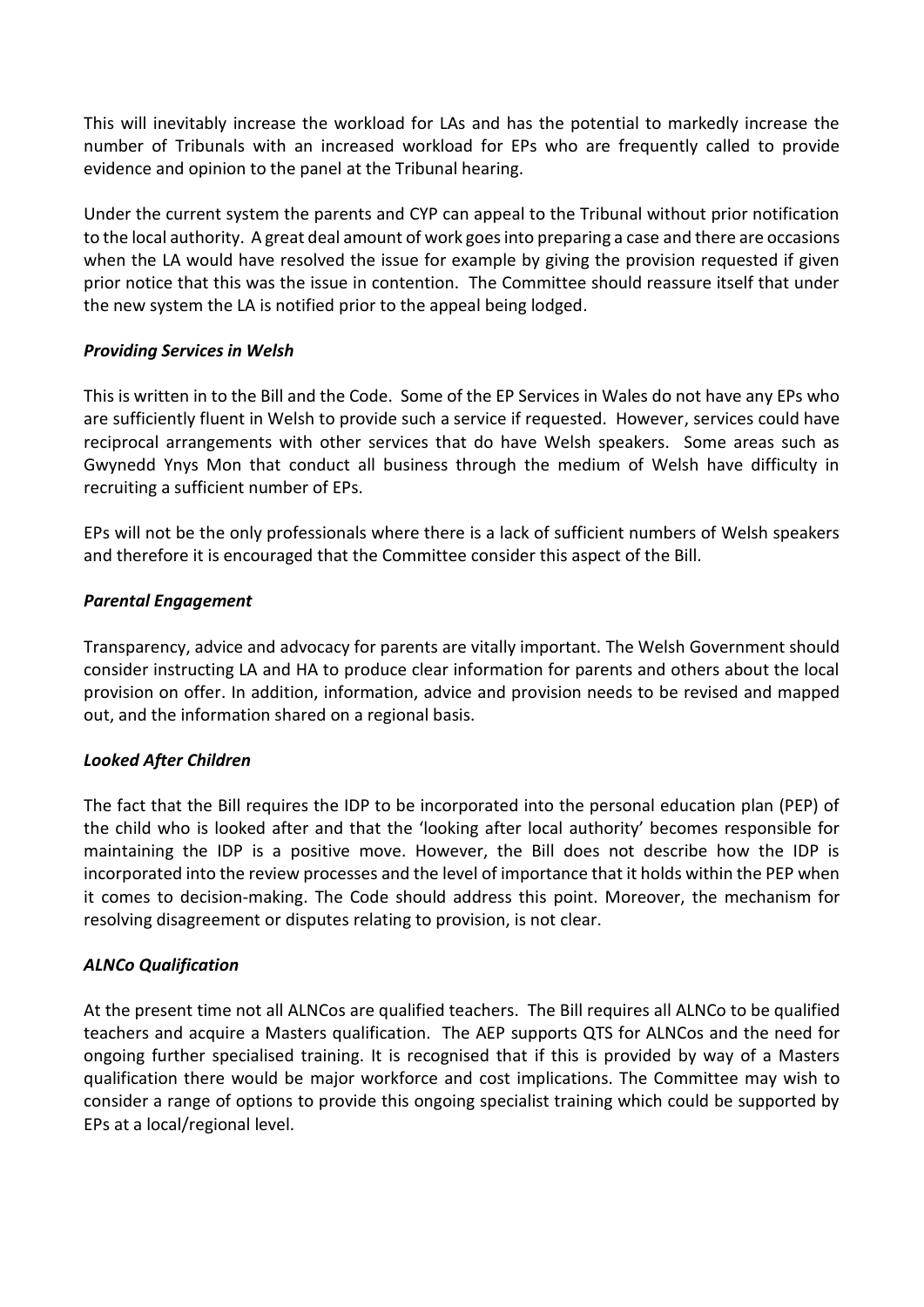## **APPENDIX**

#### **FURTHER INFORMATION ON FACTORS TO CONSIDER REGARDS WORKFORCE ISSUES FOR EPS**

*Gender imbalance* – increasingly there are now very few men entering the profession. Undergraduate psychology courses have very few male students who anyway seem to favour careers in clinical and forensic psychology. This gender imbalance carries on to EP postgraduate courses and through to the profession.

**Part time working** - a large number of EPs are currently working part time, frequently because of family and care commitments. There are also EPs on the verge of retiring who want to work part time as a prelude to retirement.

*The age profile of the profession* – A large number of EPs are aged over fifty and are likely to be retiring within the next decade or so.

## *Increasing demands on EPs –*

- School improvement EPs have a large part to contribute to school improvement although this has not been fully recognized in Wales and EP skills remain underutilized in some areas.
- Changes in Legislation There will be changes to the Code of Practice and assessment and 'statementing' process of children with ALN. There will be a need for additional EP staffing to deal with this demand and for the training and support that will be need to be given to teachers and others.
- 0-25 age range **–** There is a need for extra EPs in order to cope with this increased workload.

#### *Lost Posts*

A number of EP posts have been lost from establishment because of financial cuts. Also when EPs decide to work part time there is often no replacement cover for the hours lost. There is a shortage of EPs in Wales and there have been difficulties in recruiting locum staff to cover absences such as maternity leave and sickness absence. However, there are instances where temporary cover is available but funding has not been released.

#### **Excessive Workloads**

All these factors have led to excessive workloads. Many EPs work far longer than their contracted hours and often have to deal with their own admin. Most EPs now have to type their own reports and deal with many other aspects of admin such as arranging appointments, filing etc. In order to fulfil service level agreement with schools, etc., much of the admin has to be done at evenings and weekends.

#### **Welsh Speaking EPs**

As outlined in the main response there is an insufficient supply of Welsh speaking EPs in some areas particularly in North Wales. This could have implications particularly when the new legislation is enacted.